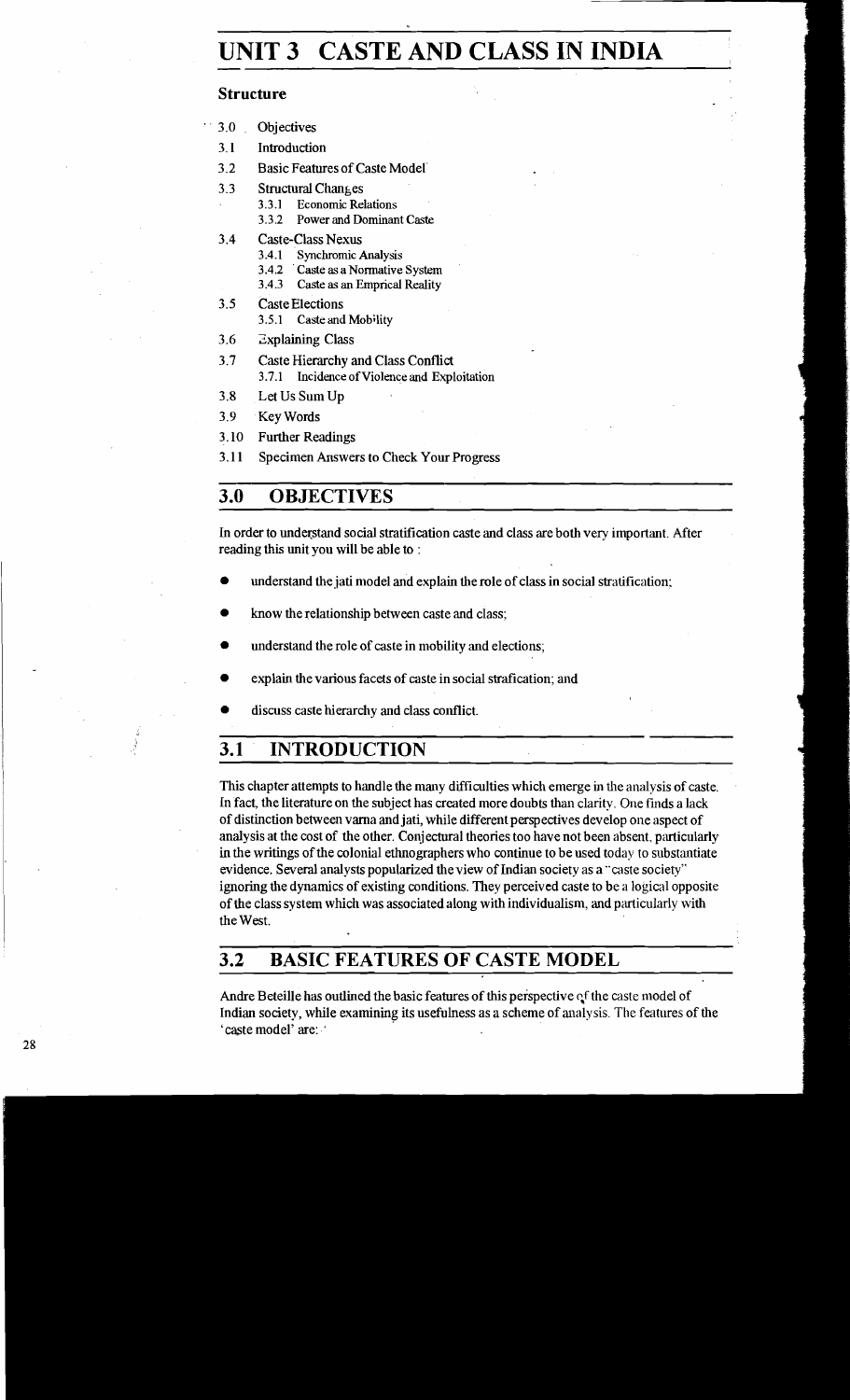- i) It is based on the ideas held and expressed by certain sections of the people and not **Casted and Class in India** on observed behaviour, although secondary empirical materials have been used.
- ii) It attaches kid of primary and universal significance to caste in India as this has been conceived in the classical texts.
- iii) The entire system is viewed as being governed by certain more or less explicitly formulated principle or 'rules of the game'.
- iv) The different castes which are the basic units in the system are conceived as fulfilling complementary functions, and their mutual relations are seen as being nonantagonistic

Andre Beteille points out two dangers emanating from this model. Firstly, that it is so general a theory, that it can actually be applied to any society, and secondly, it fails to take into account the details of economic and political life.

#### **Box 3.01**

**Beteille observes that the caste model, associated primarily with the work of Louis Dumont, has been found useful in the interpretation of beliefs relating to Hinduism. He considers the study of "interests" equally important in understanding of political and economic problems, and his analysis of caste in a**  Tanjore village is a good example of such a concern. Yogendra Singh's work has **attempted to understand change, where class factors operate within the framework of caste categories with a new sense of identity. In such events, caste violations also occur, pointing'to contradictions which were not so visible earlier.** 

M.N. Srinivas' concept of 'Sanskritization' is one such dominant process of change in the caste system Sanskritization could be observed in terms of the specific contexts in which it occurs and secondly, as a historical process of change in the caste system as a whole.

Another process of cultural change described by Srinivas is called. 'westernization'. It brings about changes in values, norms and very the cultural roots of the people. Yogendra Singh sees these to have implications for 'structural changes' in the caste system in particular and in Indian society in general, epitomized as 'revolt' against hierarchy, or captured in the modernization process.

## **3.3 STRUCTURAL CHANGES**

These structural changes appear as land reforms, the spread of education, social legislation, democratization, industrialization and urbanization. The effect of these on the caste system is that often, adaptive mechanisms such as caste associations appear as mechanism of social mobilisations. These organizations strive mainly for the fulfillment of materialistic and mundane goals for their members, thereby making them more aware of their deprivation and structural impediments. These associations are often concerned with non-caste like- functions, but they are not classes, since members range across several class situations. Intra-caste contradictions are not allowed to c-me up, and this may also create a notion of shared deprivations and class consciousness.

#### **3.3.1 Economic Relations**

The caste system has also been considered to be a system of economic relations. Joan Mencher writes that for those at the bottom, the caste system has worked as a very systematic tool of exploitation and oppression. One of the functions of the system has been to prevent the formation of classes with any commonality of interest of unity of purpose Mencher has used "class" in the Marxian sense and adopted the Marxian model to analyze caste relations. As such, caste js a system of exploitation rather than a system of interdependence and reciprocity. Caste stratification has been a deterrent to the development of "class conflict" or "proletarian consciousness". This is because "caste **29 29**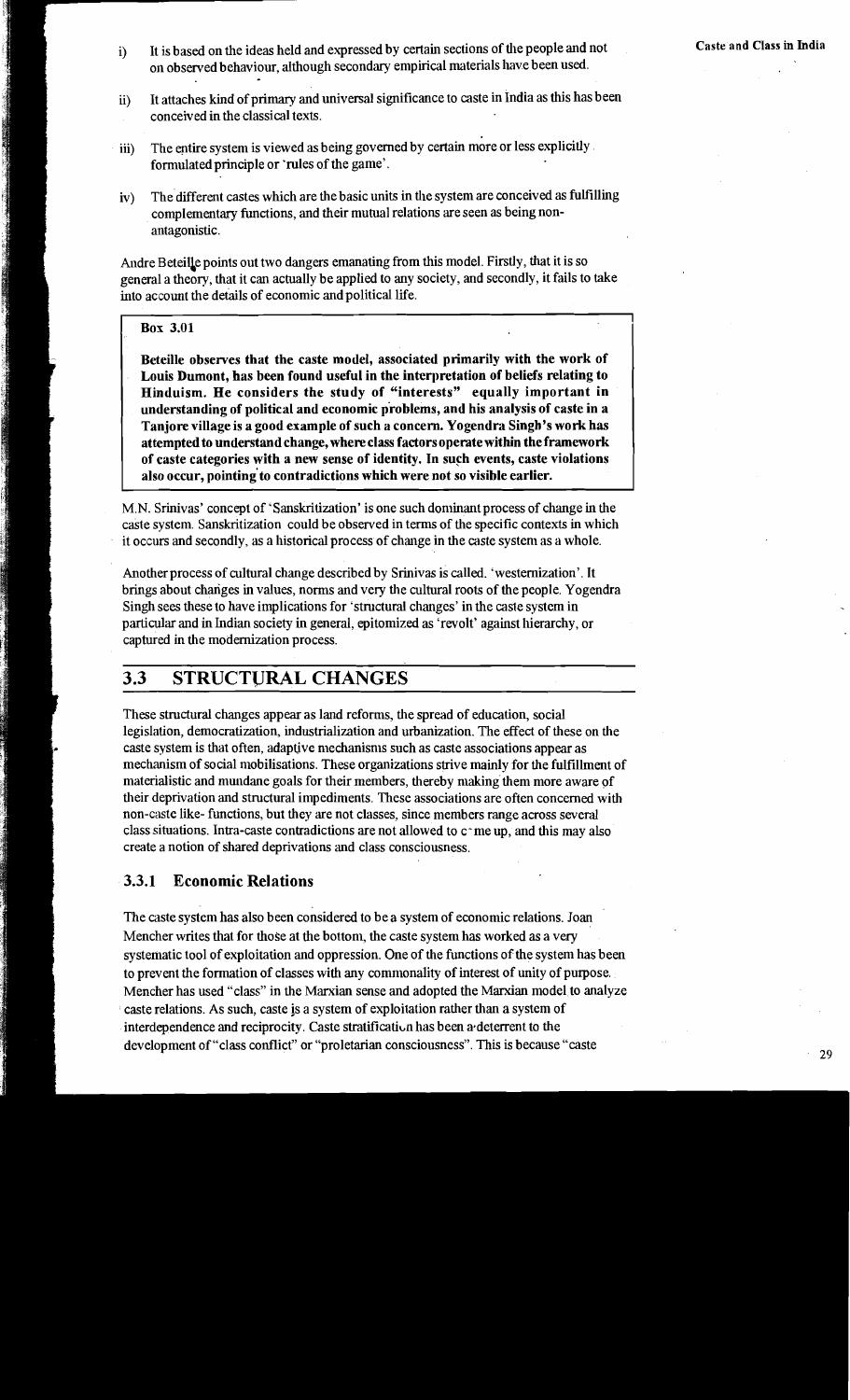**Introducing Social Stratification** derives its validity from its partial masking of extreme socio-economic differences".

The most crucial point for consideraticn is that "classes" are not found as a system of stratification in the same way as castes are entrenched in Indian society. Further, that most of the "problems" created by the caste system are still of a class nature, related to economic domination and subjugation, privileges and deprivations, conspicuous waste and bare survival. These problems are essentially those of the privileged and the dis-privileged and one cannot locate these as concrete groupings in a strictly Marxian sense, as class antagonism, class consciousness and class unity are not present. Thus. India's situation is very different from other societies in the sense that the problems are of a "class" nature, but "classes" as divisions of society are not found as concrete socio-economic-units.

#### **3.3.2 Power and Dominant Caste**

Andre Beteille observes that power has shifted from one dominant caste to another and it is shifted from the caste structure itself, and come to be located in more differentiated structures such as panchayats and political parties. Yet Beteille does not reflect upon the consequences of this shift. Can we study changes in caste structure without examining the consequent patterns of "distributive justice" or "equality' inequality"? If we cannot analyse the flexibility inherent in the norms of the an egalitarian system, it would be difficult to interpret the emergence of fomnl institutions and structures as indicators of a "shift" from caste areas to "caste-free" structures. Even if a caste as a whole is not "dominant" and the "dominant group" comprises families of several caste, it does not mean that the magnitude of inequality has substantially reduced.

## **3.4 CASTE-CLASS NEXUS**

My observation is that the change is from one kind of structure of inequality to another. Earlier also caste was characterised  $\cup$  y inter-caste differentiation of roles as well as differentiation within particular castes. Thus, differentiation is not necessarily related to the reduction of caste inequalities. Differentiation of roles may bring about certain new inequalities which might strengthen the existing ones, and in such a situation, differentiation becomes a double -edged weapon for the lowest groups in a caste system or for that matter in any type of system. We have a few "proletarian Zamindars" or landlords on the one hand, and also neo-rich "neo-influential" neo zamindars on the other, as a result of the emergence of new structures in the village community.

#### **3.4.1 Synchronic Analysis**

Studies on caste have paved the way to a certain fieldwork tradition, which produced 'synchronic' analysis. The emphasis had been on presenting caste as **an** equilibrating, harmonic, stable and consensual system. Change was often presented as a shifted in relations from organic to segmentary, closed to open, harmonic to disharmonic. Yet, empirical evidence seems to suggest that change in the caste system has been adaptive evolutionary.

#### **Activity 1**

**Discuss about Synchronic analysis with other students in the study centre. Pen down your findings in your notebook** 

Changes in the caste system can be analysed from one Structure of inequality and hierarchy to another structure of inequality. To understand this problem of change in the caste system, we should analyse the "composite status" of people of a given society, either taking 'family' or individual' as the unit of analysis of or both. Such an approach calls for the consideration of caste as a dynamic process, hence we need methodology for the understanding of the process of transformation. It is in this context that I will now discuss the caste-class nexus.

**<sup>30</sup>**Both caste and class have been debated from narrow ideologic,l standpoints. According to - \*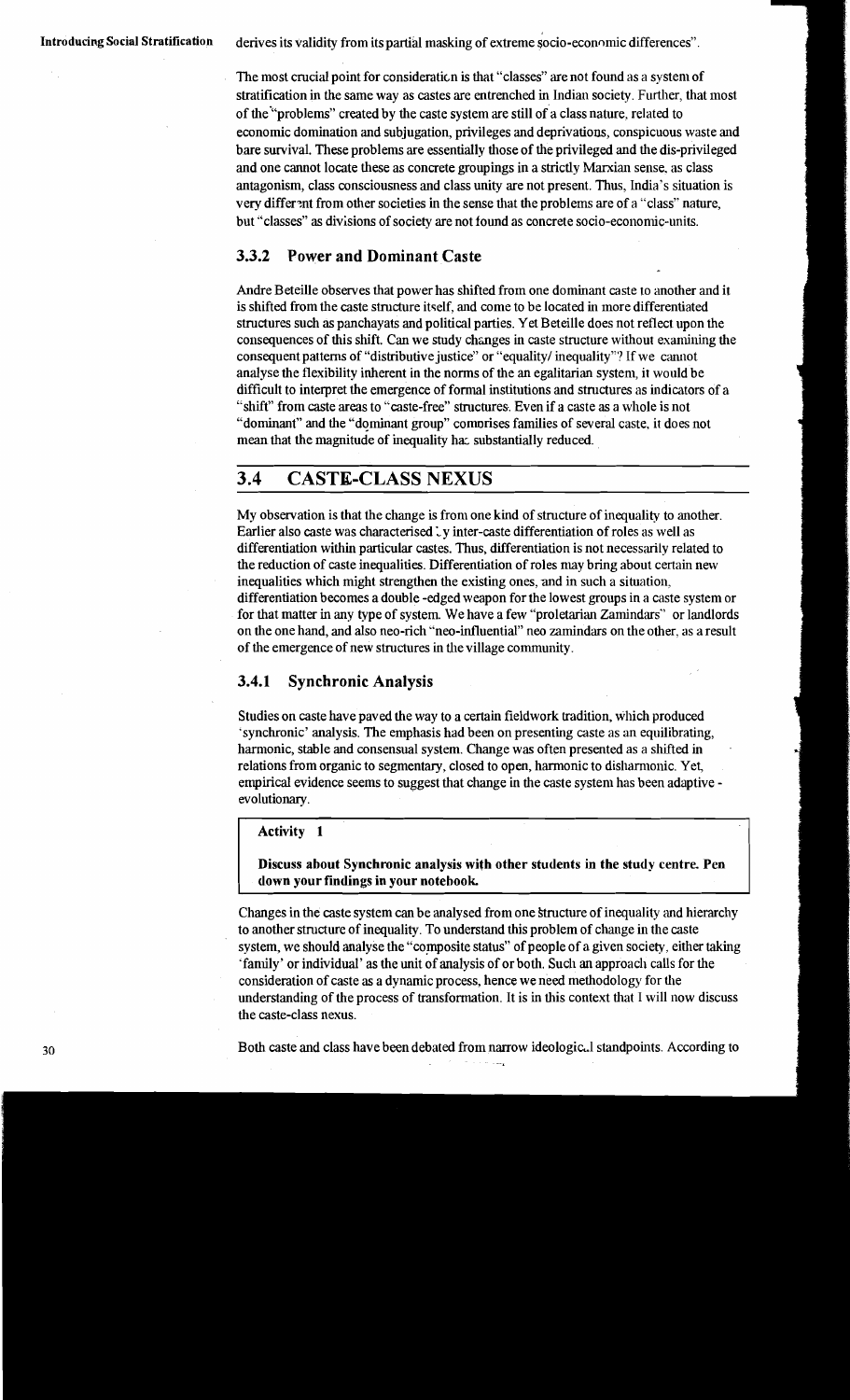the 'caste model' perspective, caste is viewed as an overarching ideological system, encompassing all aspects of social life, of Hindus in particular and of other communities in general. One of the inplications of such a view is that caste is basically a part of the infrastructure of Indian society. Thus occupation, division of labour, rules of marriage, interpersonal relations are elements of superstructure, expressing the reproduction of the ideology of caste.

## **3.4.2** Caste as a Normative System

Following from this we ask the question: In what way is caste a normative system? Why in certain spheres caste adheres to its normative sanctions whereas in other domains, caste groups arid their members have taken up activities which depart from traditional sanctions of the caste system'? I may be noted that members of a caste compete with each other, but they also co-operate with one another. Class-based distinctions within the caste have always been found in a pronounced form. Members of a caste in a given village can sometimes be representatives of Indian class divisions for while observing all the pertinent rules of nlarriage, they may actually define pertinent negotiations along the axes of class conditions.



All castes can worship now in Hindu temples Courtesy: T. Kapur

Caste refers to inequality both in theory and practice. Dumont, in his classic work-Homo Hierarchicus considers inequality based on the caste system as a special type of inequality. For him the idea of the pure and the impure is basic to the understanding of caste; it is the very basic framework of hierarchy in India. He analysed the "ideal type" of the caste system based on ethnographic and ideological descriptions.

T.N. Madan upholds Dumont's view regarding hierarchy as a universal necessity. He points that society in India has remained largely static, change in society has taken place, but there has been no radical transformation.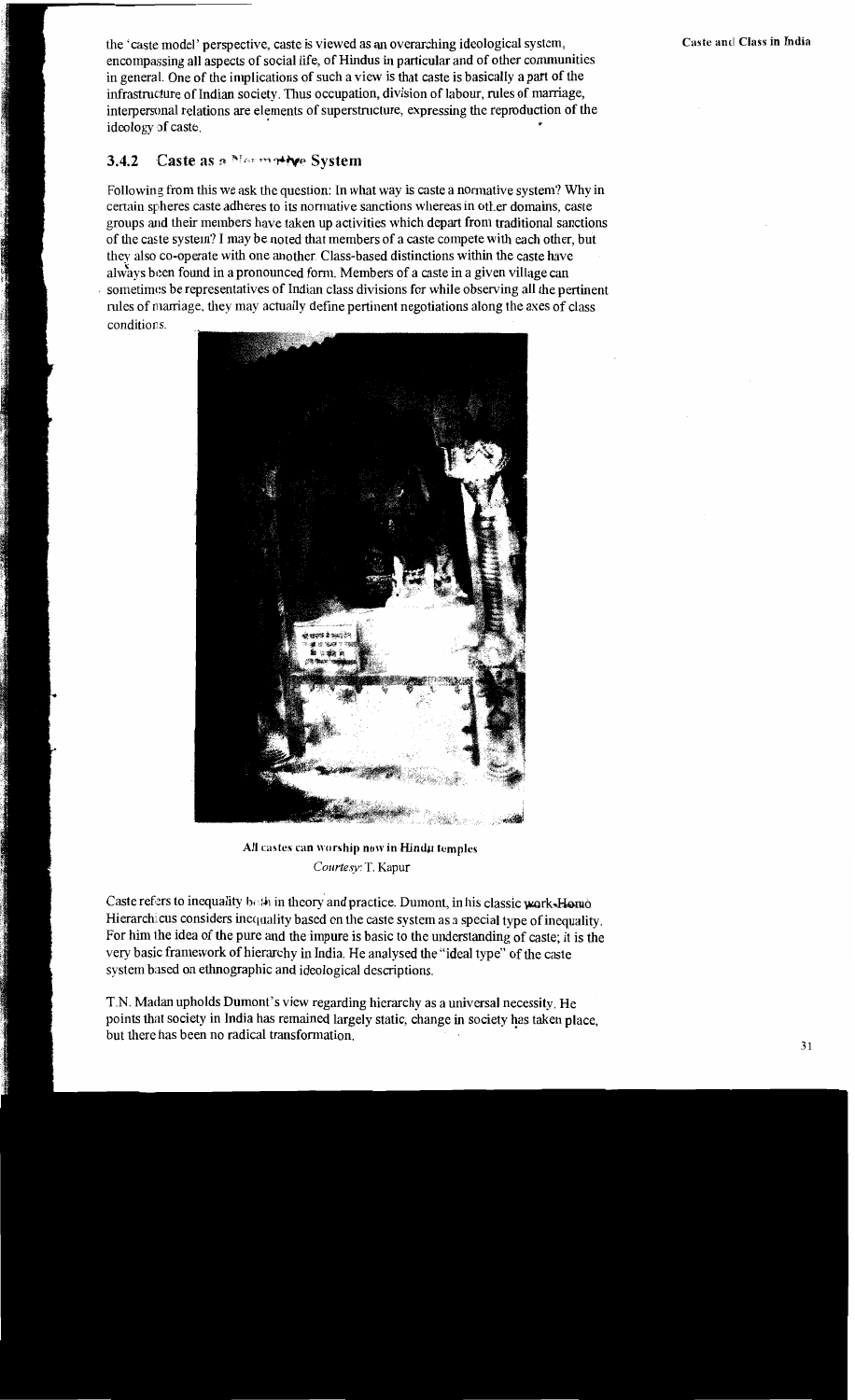#### **Caste as an Emprical Reality**  $3.4.3$

The basis of the understanding the caste system as an empirical reality is to locate caste groups such as jatis in a specific rurallurban context. It is a source of placement and of identity in society. At the latter level, identity is not a function necessarily of informal day to day relations. Caste, for instance, does not usually become a basis of marriage between a Tamil Brahmin and a Kanyakubja Brahmin of Uttar Pradesh. Yet. they inay have a sense of belonging to what they perceive as the same stock, and may even co-operate in situations of crises and challenges. Therefore, one may ask: Is caste **an** interest group'? Can common interests bring together more smoothly men of different castes from various regions than those of the same caste'? Caste in certainly a resource, but the nature of this resource varies from caste to caste depending upon the status of a given caste in a given **area.** Caste identitylmembership has become a liability for thc ineinbers of the upper and middle castes because a certain percentage of jobs, seats in parliament and state legislatures, as well as admissions into institutions of higher learning have been reserved for the other backward castes, scheduled castes and scheduled tribes.

The view that caste and class are ideological opposites is not correct. The assumption that class can emerge as a social reality when caste has been destroyed in **an** erroneous conception of the relationship between the two. Both have been inseparable parts of India's social formation, and hence the study of their nexus, continuity and change.

Caste is a very complex system, for it is not simply a system of power relations and economic activities in a nominal sense. If it gets weakened in one aspect, it also gets strengthened in another, no doubt with certain alternations, additions and accretions. We need to seriously analyse the dynamics of the system. There is after all a class basis to rituals, pollution -purity and other non-material aspects of social life. For example, an organization like Jat Sabha is not a siinple caste association, but in effect, it is an organization of peasants. Similarly, the Kisan Sabha is not a simple organization of peasants, it is very nluch an association of castes engaged in agriculture. particularly of Jats in northern Indian, and their counterparts in other states.

Further, to consider caste mainly as a rural phenomenon, and class as a reality belonging to the towns and cities is a myth. Let us look at look at caste elections in Jaipur city to substantiate our position.

#### **Check Your Progress 1**

1) Write a note on power and the dominant caste. Use about five lincs for your answer.

............................................................... ............................................................... ............................................................... ............................................................... ............................................................... 2) Discuss, caste as an empirical reality. Use about five lines for your answer. ............................................................... ............................................................... ...............................................................

...............................................................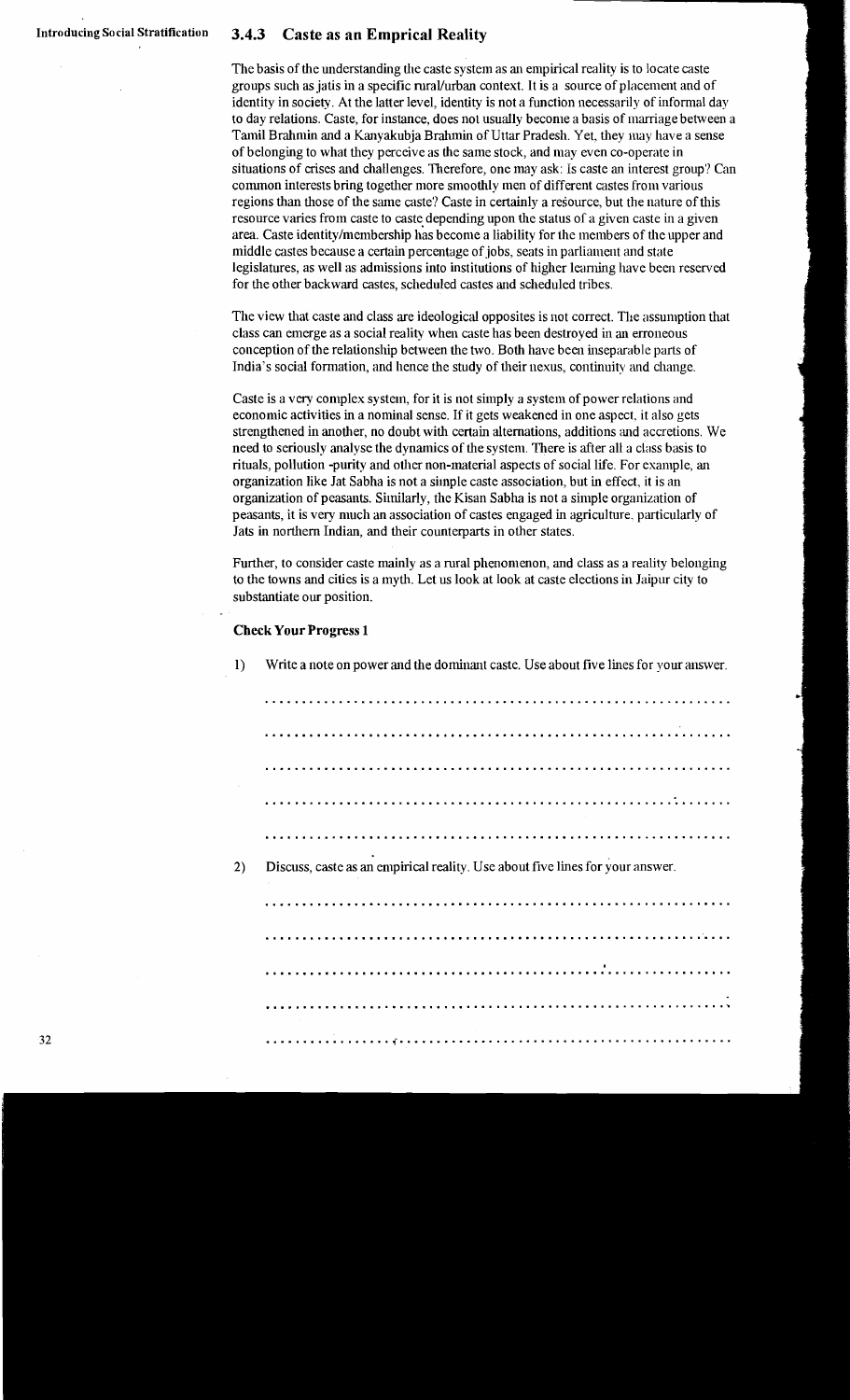# **2.5 CASTE ELECTIONS** Caste and Class in India

The annual elections of Khandelwal Vaishya Mahasabha were held in the heart of the city on Station Road about fifteen years ago. Hundreds of cars, jeeps autorickshaws and twowheelers were deployed in the elections. About 60 stalls were installed for electioneering on both sides of the road. Traffic was diverted and police pickets were posted to control the situation. It was not only a show of casteism, but also of factionalism within the caste. What would those elected get out of all this by spending lakhs of rupees on the elections? One should seriously engage in empirical analysis to understand how caste and class interact to seek an answer to this question.

#### **Box 3.02**

There is no uniform pattern of caste structure in actual terms throughout India. There are thousands of castes in India with different names and nomenclatures, **but there exist only five or six classes throughout the country. It is important to**  remember that these apparently distinct bases of social division in Indian society **;ire not realistically very different from each other. There are numerous middle**  classes which are not directly related to production processes and they are an off**shoot of the modern Indian state apparatus.** 

In India, class-struggle is also in effect caste-struggle and vice-versa. Separation of the two seems to he superfluous and mechanistic. A nomological plea that the two are distinct as they refer to different "social" and "economic" realities cannot be accepted because of the lack of ample substantive support and evidence about the two as separate entities.

This approach which focuses on the caste-class nexus for studying India's social formation would focus on the understanding and analysis of structure, culture, history and dialectics both from the upper levels of strata, as well as the marginalized communities.

Nexus does not imply a correspondence or symmetry between caste and class. Interdependence, contradictions, symmetry and hegemony of social relations are integral features of this nexus. Andre Beteille notes that the hierarchies of caste and power in the village overlap to some extent, but also cut across.

Beteille also states that many areas of social life are now becoming to some extent "caste-free". Besides the Brahiminic tradition, the idea of the martial Rajput, the traditions of the Indian craftsman, the Indian merchant, and class and cultural traditions existed side by side in the Indian society.

We admit that due to the multi-dimensionality and complexity of the caste system, one encounters numerous difficulties in giving a precise definition of caste. The stnictural aspect of ihe caste is explained by describing it as a general principle of stratification. Caste as a cultural system in understood in tenns of the prominence of ideas on pollution and purity and notions of hierarchy, segregation and corporateness.

F.G. Bailey views caste as a closed system of stratification, whereas Beteille considers aspects of the caste system as both 'closed' and 'open'. We have seen that Bailey finds that caste is becoming increasingly seginentary because of the emergence of differentiated structures in India. These analytic variations hinder a common definition of caste.

## **3.5.1 Caste and Mobility**

Although caste is not really a very flexible system, yet a caste permits mobility mobility in certain areas to its members. A given caste in guided by the norms of the caste system regarding inter-caste dependence. However, any given caste has also its autonomy with ' regard to the observance of its practices, rituals and rights in relation to other castes.

Srinivas notes that even today agricultural production requires co-operation of several castes. The use of the caste idiom is quite widespread (1966). Marx related the Asiatic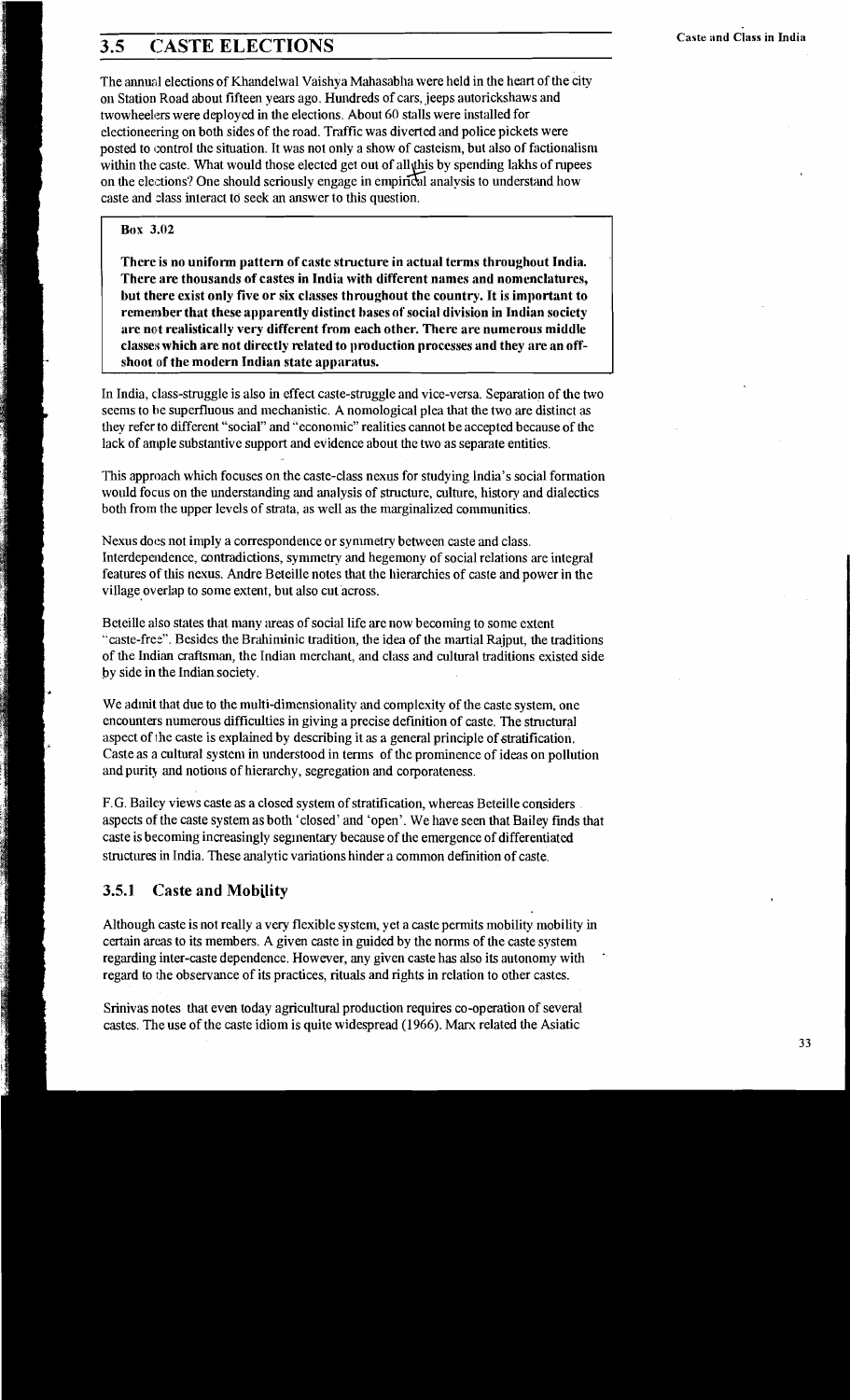**Introducing Social Stratification** inode of production to the stability of the caste system in India. Beteille blames Dunmnt in particular for encouraging a "caste-view" of Indian society. Such a 'caste model' according to Beteille does not provide an analysis of material interests along with the study of ideas and values. There is a dialectical relationship between the two, and Dumont and Pocock's notion of 'binary opposition' is far form the notion of 'dialectics' as given by Marx. Beteille also suggests that economic and political conflicts occur with a certain degree of autonomy of their own, hence they could be studied independent of caste and religious beliefs and ideas. **The** caste model would not pennit such apath of undetstanding. Edmund Leach's understanding that co-operation refers to caste, and competition refers to class is naïve and unconvincing. Not only families of dominant castes compete with each other to extend patronage to the lower castes for maintaining their dominance, but the lower caste families too compete to seek favours from the families of the dominant castes. Such competition is really not a new phenomenon. Even feuds due to conflicting claims on territory were quite common among the Kshatriyas and Brahmins for seeking power in ancient and medieval India. Leach's view that caste was merely 'caste' and a 'class-like situation' emerged only when the patrons started competing with each other (1960: 1-10) ignores the fact that inter-caste conflicts and revolts by lower castes against the upper castes have been a h'istorical fact.

## **3.6 EXPLAINING CLASS**

Marxist notions of class and class-conflict have become hallmarks of the studies of India's agricultural and urban-industrial structures. Marx himself discussed caste and the traditional ethos of village community in his two articles on India. Initially Man characterised the Asiatic mode of the production as an absence of private property in land and the static nature of economy (1947) due to a certain tie-up between caste, agriculture and village handicrafts. However, C.T. Kurian observes that that the analysis of the Asiatic mode does not deny the role of class contradictions and class structures. India's precapitalist economic formation was based on both caste and class side by side.

Two questions are relevant for a discussion on class: (i) what method can we use for analysing the class structure in Indian society? And (ii) what is the class-caste nexus, and its ramifications and inter-relations in each region'? The purpose of discussing these questions in not to accept or reject the Marxian approach but to see what useful insights it provides us.

Ashok Rudra, while analyzing the class composition of the Indian agricultural population, observes that there are only two classes in Indian agriculture  $-$  the big landlords, and the agricultural labourers. These two classes are in antagonistic relationship with each other, and this constitutes the principal contradiction in Indian rural society (1978: 916-23). Similar to Rudra's view is that held by A.R. Desai (1975).

#### **Box 3.03**

**Rudra emphatically argues that Indian agriculture has capitalist relations and**  capitalist development. Hence, there are two classes — 'haves' and 'have-nots'. **The State in India has assumed the norms of capitalist society as the axis of its developmental strategy. One.of the implications of this formulation is that the**  frame of reference which applies to the rest of the world also applies very well to **the Indian society. The other inference is that the dominant variable for analysis of Indian society is the economic in all situations and contexts.** 

In India, V.M. Dandekar observes that strikes by wage earners is a very common feature, and they include those earning from two hundred rupees **to** those who have salaries upto several thousands. Hence wage-earners inust be seen as a heterogeneous category.

About three-fourths of the workforce are left out by the Marxian yardstick. The Indian state, being a welfare state, is the largest employer today. Is the Indian slate a capitalist, exploitative and oppressive agency just like an industrialist or an employer of wage earners'? About 10 million workers are engaged in small industries and family-owned 34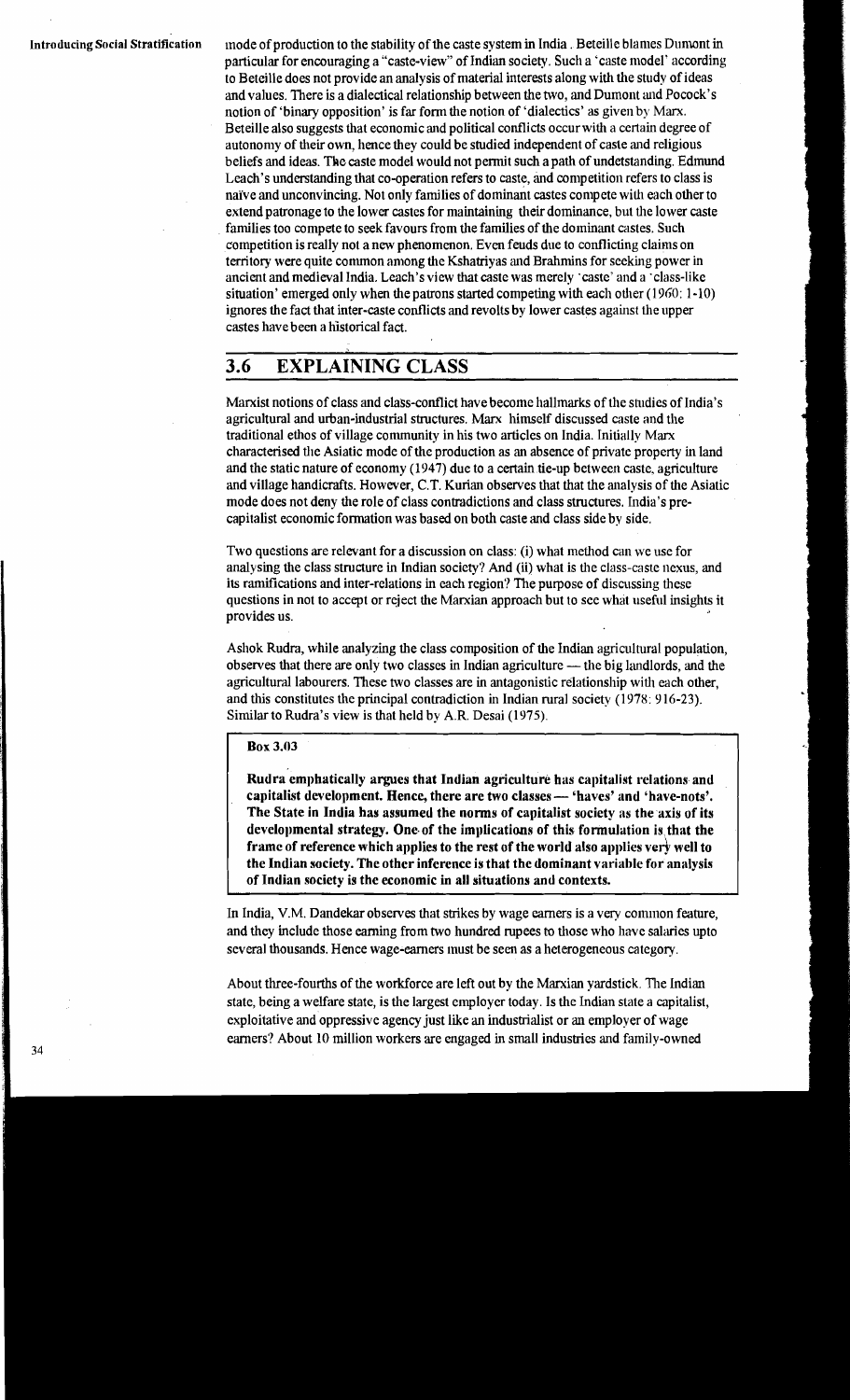ζŀ.

concerns, and these workers generally do not witness class-antagonism and strikes. The organised labour is one-ninth of the total workforce. Can we accept the Marxian approach? Overlapping of class, caste and occupation, elite conflict, pressure groups and factions, influence of middle classes and the prevalence of 'mixed classes' and 'gentlemen farmers' are some the important elements to be taken into account for a serious analysis of India's class structure. The jaimani system too can be explained in terms of class relations and the mode of production. Let us now look at caste hierarchy and occupation.

#### **CASTE HIERARCHY AND CLASS-CONFLICT**  $3.7$

The dalits have been attacked, murdered, their women-folk raped and inflicted upon with various indignities. Arun Sinha observes that it is 'class war' against Harijans and not haphazard atrocities. In a dispatch to Economic and Political Weekly, Sinha observes that in the villages of Bihar, the rise of a rich peasant class has driven agricultural labourers of all castes-Chamars, Dusaudhs, Kurmis, Yadavs, Bhumihars and so on, to forsake their caste organizations and fight along trade union lines. This is to read as "class war" cutting across caste lines. But the fact is that Harijan or Chamar agricultural labourers cannot simply by equated with his Brahmin or Bhumihar counterpart because the two have the same position in the class structure.

The real situation in post-independent India is that a class of rich peasants from the backward castes is at the top of the class hierarchy. This class is struggling against the social and political domination of the upper castes. The backward classes received encouragement for accelerating their struggle against the upper castes during the Janata government regime in Bihar. The backward classes are at level in the caste hierarchy and so is their position in class structure.

Explain class as a social phenomenon. Use about five lines for your answer.

#### **Check Your Progress 2**

 $\bf{1}$ 

|  |  |  |  |  |  |  |  |  |  |  |  |  |  |  |  |  |  |  |  |  |  | Outline caste hierarchy and class conflict. Use about five lines for your answer. |  |  |  |  |  |  |  |
|--|--|--|--|--|--|--|--|--|--|--|--|--|--|--|--|--|--|--|--|--|--|-----------------------------------------------------------------------------------|--|--|--|--|--|--|--|
|  |  |  |  |  |  |  |  |  |  |  |  |  |  |  |  |  |  |  |  |  |  |                                                                                   |  |  |  |  |  |  |  |
|  |  |  |  |  |  |  |  |  |  |  |  |  |  |  |  |  |  |  |  |  |  |                                                                                   |  |  |  |  |  |  |  |
|  |  |  |  |  |  |  |  |  |  |  |  |  |  |  |  |  |  |  |  |  |  |                                                                                   |  |  |  |  |  |  |  |
|  |  |  |  |  |  |  |  |  |  |  |  |  |  |  |  |  |  |  |  |  |  |                                                                                   |  |  |  |  |  |  |  |
|  |  |  |  |  |  |  |  |  |  |  |  |  |  |  |  |  |  |  |  |  |  |                                                                                   |  |  |  |  |  |  |  |
|  |  |  |  |  |  |  |  |  |  |  |  |  |  |  |  |  |  |  |  |  |  |                                                                                   |  |  |  |  |  |  |  |

The Janata rule brought about a shift in the structure of dominance in Bihar having implications for the political economy of the State. The Brahmins lost their political dominance substantially.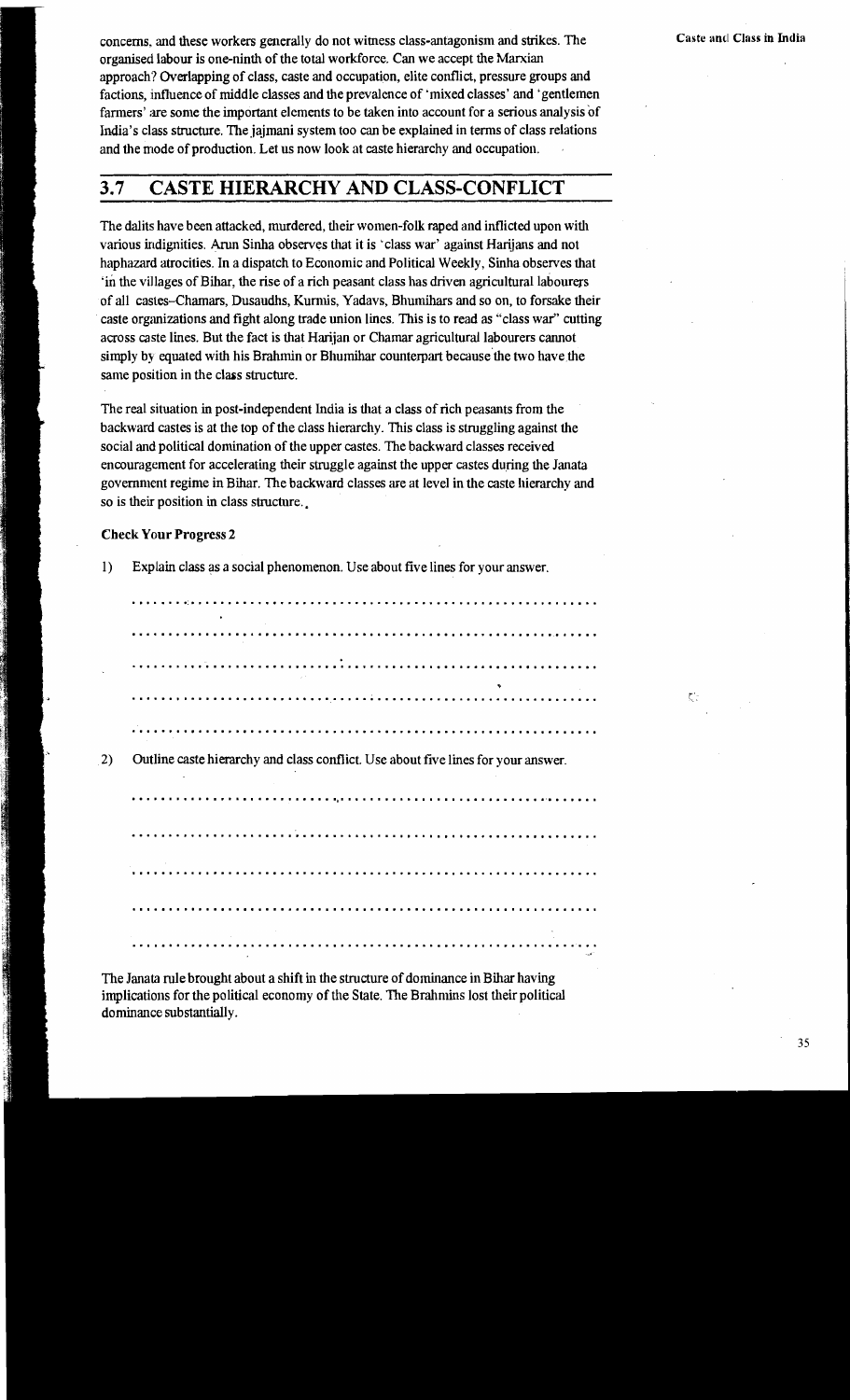## Introducing Social Stratification **3.7.1 Incidence of Violence and Exploitation**

The incidents of massacre. loot and rape of the women of scheduled castes in Belchi, Agra. Pantnagar, Marathwada and Bajitpur, among other places, show the role of the the caste system vis-à-vis class struggle and class organization as reported by the Atyachar Virodhi Samiti . The Samiti investigated the nature and extent of repression of scheduled castes in Maharashtra. The SCs were also poor peasants and agricultural labourers. The specific oppression and exploitation of the rural poor women, both sexually and materially particularly of the dalit women, have been highlighted in the report by the Samiti. The findngs and observations of the Samiti on caste are quite meaningful as caste is seen as a system of relations of production. The ongoing conflict between Ranbir Sena and an ultraleft oulfit in Bihar has led to killings and counter-killings of the poor low caste people and the upper caste Bhumihars in particular. The following points may be noted:

- The caste system functions as an extremely effective method of economic  $i)$ exploitation. The dominant class also acquires political power and social prestige which further perpetuates and consolidates caste hierarchy. Thus, caste hierarchy reflects ownership of land, and economic hierarchy is closely linked with social hierarchy.
- Caste determines a definite relation to the means of production and subsistence  $ii)$ specially in rural areas. Caste riots reflect the conflict of class interests.
- Caste also refers to the relations of production as it controls the access of groups and iii) individuals to the conditions of production of production and to the resources, and provide the social framework for politico-ritual activity.
- B.R. Ambedkar rightly observed that the caste system was not merely a division of  $iv)$ labour, but also a division of labourers. However, caste prevents labourers from being a class-for-itself. Hence caste is to be viewed as an ideology in the manner of 'false consciousness". I have observed that both caste and class have played a significant role in the emergence of dalit identity and movement.
- $\mathbf{v}$ Caste and religion are used to perpetuate a particular class structure.
- $\mathbf{v}$ i) Caste persists as a part of feudal ideology.

#### **Activity 2**

**With reference to the points i) ——vi) above discuss with other students the present state of the caste system. Note down-your answer in a notebook.** 

The Samiti further states that "caste is one of the most important aspects of Indian society. It represents a specific form of oppression at the level of relations of production". To say that there are only class issues, and there is nothing like questions pertaining to caste, is totally absurd. Because caste divisions beyond purely 'economic' class do still persist. So issues around specific caste questions must be taken by all the progressive and leftists, dalits and non-dalits and organizations. The reality today is of class interest, developing alongside caste oppression and class exploitation.

#### 3.8 **LET US SUM UP**

The structural aspects of caste, namely, economic and political dimensions have remained underestimated. So also analysis of the cultural aspects of social stratification can provide a deeper understanding of India's social formation, since the two are in fact inseparable from each other. As we have noted, classes function within the contexts of castes, caste conflicts are also class or agrarian conflicts. The rifts between the upper the and the lower castes to a large extent correspond with conflicts between landowners and sharecroppers or agricultural labourers.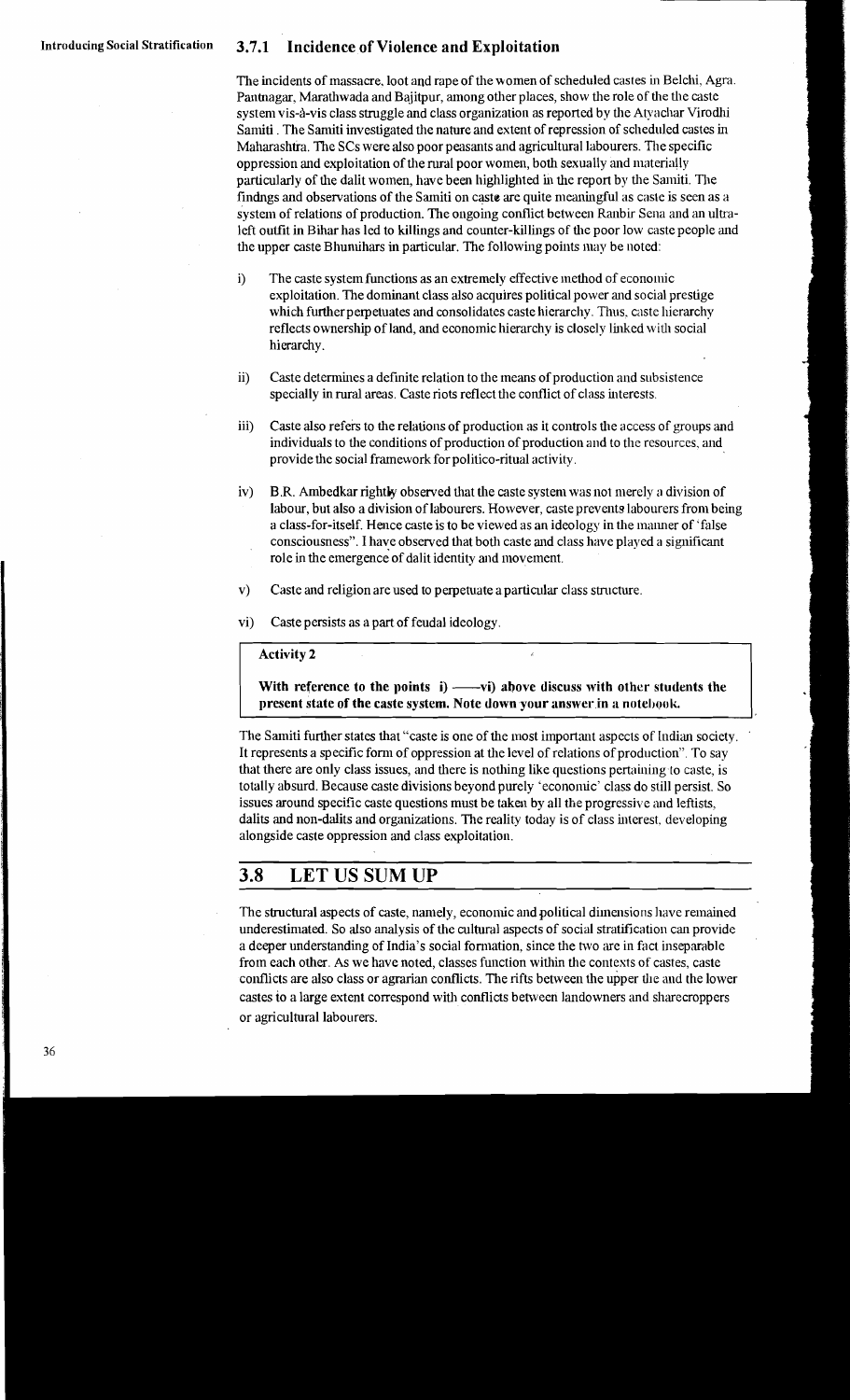Four basic points for the understanding of caste and class relations and their **Four Caste and Class in India** transformations may be noted. These are: (i) dialectics, (ii) history, (iii) culture, and (iv) structure.

Dialectics do not simply refer to binary fission in the cognitive structure of the society. It refers to the effective notions which being about contradictions and highlights relations between unequal segments and men and women. History is not conjectural based on mythology, scriptures and idealistic constructions, but it provides a substantial account of existent conditions of work and relationships. Culture does not include just cultural practices, rituals, rites of passage etc., it defines the rules of the game, the nature of relations between the privileged and the deprived, and modes of resistance or consensus. Structure is no doubt a product of dialectical contradictions, historical forces and certain rules of the game, but it becomes 'formation' once it has emerged, and in return, becomes a sort of 'force' to determine in some way the course of history. Thus structure refers to relations between social segments as apoint of time, but more as a historical product and reality. Having these elements as the kernel of structural-historical approach, changes in caste and class structure could be considered as "transformational processes".

The following processes of structural changes emanating from the above paradigmatic explanations may be noted:

- i) Downward mobility and prolectarianisation,
- **ii)** Upward mobility and embourgeoisiement,
- iii) Urban income for rural people and mobility in the village.
- $iv)$  Rural non-agricultural income and mobility.

These are themes which require much attention if we are to achieve a more complete understanding of caste and class in India.

 $\tilde{\mathbf{v}}$ 

## **3.9 KEYWORDS**

Caste: An ascriptive grouping with several characteristics including an allegiance to the varna all-India scheme.

**Synchromic:** An event or analysis which is happening, or done simultaneously with another event or analysis.

## **3.10 FURTHER READINGS**

Beteille, Andre, 1965, *Caste, Class and Power,* Bombay, Oxford University Press.

Ghurye, G.S., 1961, *Caste, Class and Occupation,* Bombay, Popular Book Depot. Earlier this books was published under titles - Caste and Race and Caste and Class.

Singh, Yogendra, 1973, "Modernization of Indian Tradition, Faridabad, Thompson Press (India) Ltd.

Srinivas, M.N., 1966, *"Soc~al Change* in *Modern India,* Berkeley, California University Press.

# **3.11 SPECIMEN ANSWERS TO CHECK YOUR PROGRESS**

## **Check Your Progress 1**

**1)** Beteille has observed that power shifts from one dominant caste to another. Further power has how come to be located in move differential structures such **as** panchayats **37**